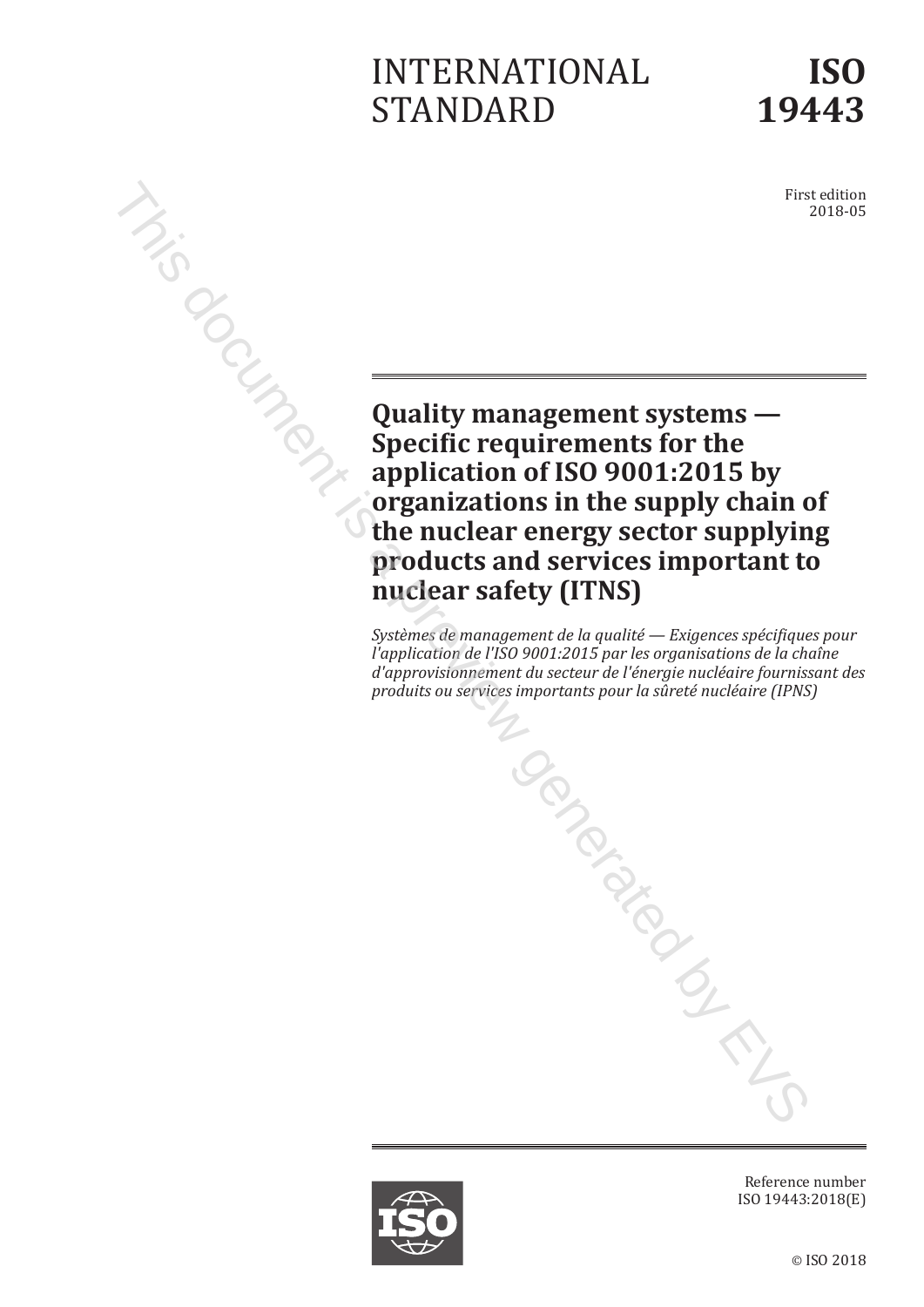

### **COPYRIGHT PROTECTED DOCUMENT**

### © ISO 2018

All rights reserved. Unless otherwise specified, or required in the context of its implementation, no part of this publication may be reproduced or utilized otherwise in any form or by any means, electronic or mechanical, including photocopying, or posting on the internet or an intranet, without prior written permission. Permission can be requested from either ISO at the address below or ISO's member body in the country of the requester. This document is a preview generated by EVS

ISO copyright office CP 401 • Ch. de Blandonnet 8 CH-1214 Vernier, Geneva Phone: +41 22 749 01 11 Fax: +41 22 749 09 47 Email: copyright@iso.org Website: www.iso.org

Published in Switzerland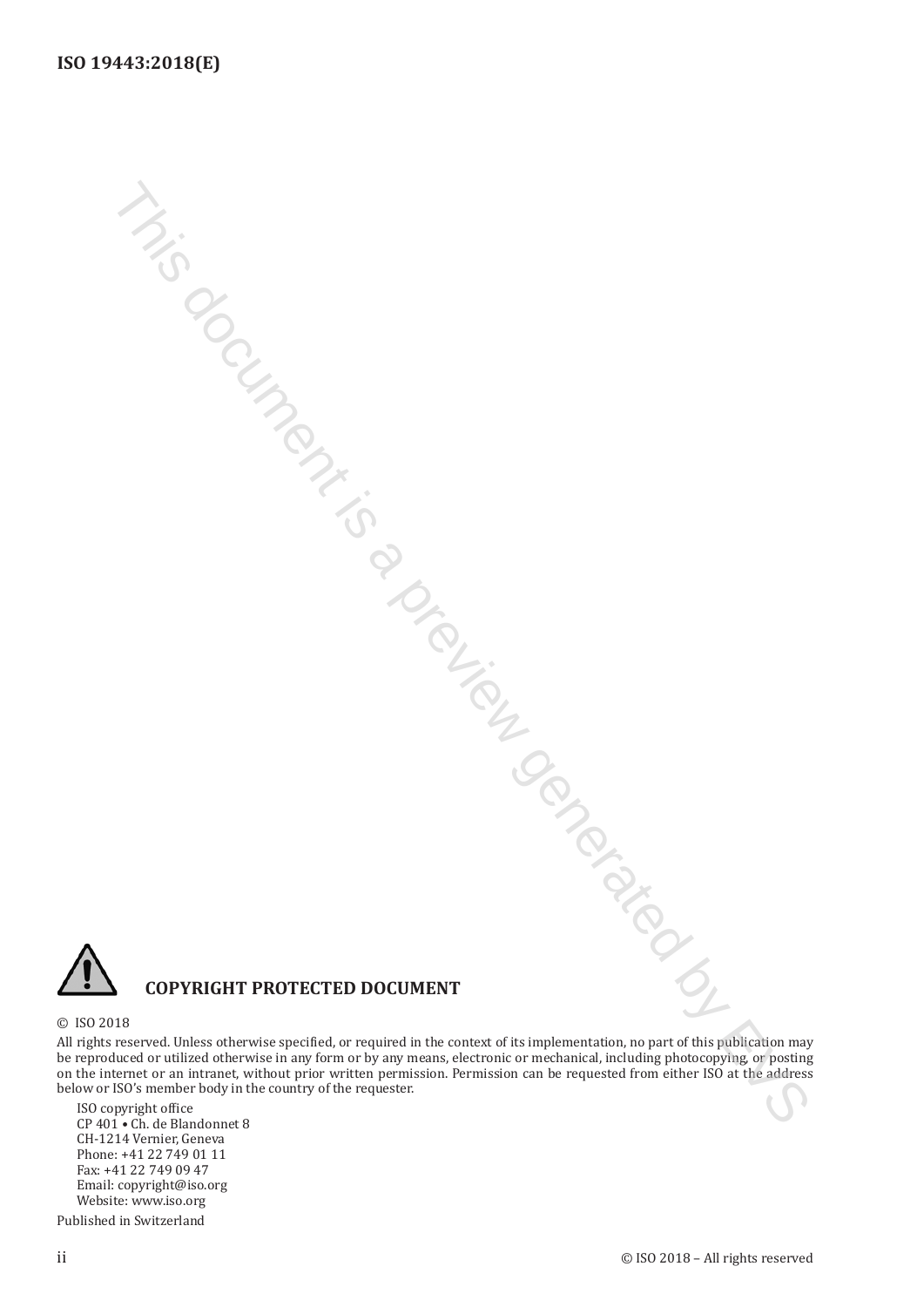# **Contents**

Page

| 1              |                                                                                                                                                                                                                                      |                                                                                                                                                                                                                                         |  |  |  |  |
|----------------|--------------------------------------------------------------------------------------------------------------------------------------------------------------------------------------------------------------------------------------|-----------------------------------------------------------------------------------------------------------------------------------------------------------------------------------------------------------------------------------------|--|--|--|--|
| $\overline{2}$ |                                                                                                                                                                                                                                      |                                                                                                                                                                                                                                         |  |  |  |  |
|                |                                                                                                                                                                                                                                      |                                                                                                                                                                                                                                         |  |  |  |  |
| 3              |                                                                                                                                                                                                                                      |                                                                                                                                                                                                                                         |  |  |  |  |
| 4              | Context of the organization 2000 and 2000 and 2000 and 2000 and 2000 and 2000 and 2000 and 2000 and 2000 and 2000 and 2000 and 2000 and 2000 and 2000 and 2000 and 2000 and 2000 and 2000 and 2000 and 2000 and 2000 and 2000        |                                                                                                                                                                                                                                         |  |  |  |  |
|                | 4.1                                                                                                                                                                                                                                  |                                                                                                                                                                                                                                         |  |  |  |  |
|                | 4.2                                                                                                                                                                                                                                  |                                                                                                                                                                                                                                         |  |  |  |  |
|                | 4.3                                                                                                                                                                                                                                  |                                                                                                                                                                                                                                         |  |  |  |  |
|                | 4.4                                                                                                                                                                                                                                  |                                                                                                                                                                                                                                         |  |  |  |  |
| 5              |                                                                                                                                                                                                                                      |                                                                                                                                                                                                                                         |  |  |  |  |
|                | 5.1                                                                                                                                                                                                                                  |                                                                                                                                                                                                                                         |  |  |  |  |
|                |                                                                                                                                                                                                                                      | General 6.6 Contract 6.6 Contract 6.6 Contract 6.6 Contract 6.6 Contract 6.6 Contract 6.6 Contract 6.6 Contract 6.6 Contract 6.6 Contract 6.6 Contract 6.6 Contract 6.6 Contract 6.6 Contract 6.6 Contract 6.6 Contract 6.6 Co<br>5.1.1 |  |  |  |  |
|                |                                                                                                                                                                                                                                      | 5.1.2                                                                                                                                                                                                                                   |  |  |  |  |
|                |                                                                                                                                                                                                                                      | 5.1.3                                                                                                                                                                                                                                   |  |  |  |  |
|                | 5.2                                                                                                                                                                                                                                  |                                                                                                                                                                                                                                         |  |  |  |  |
|                |                                                                                                                                                                                                                                      | 5.2.1<br>5.2.2                                                                                                                                                                                                                          |  |  |  |  |
|                | 5.3                                                                                                                                                                                                                                  |                                                                                                                                                                                                                                         |  |  |  |  |
|                |                                                                                                                                                                                                                                      |                                                                                                                                                                                                                                         |  |  |  |  |
| 6              |                                                                                                                                                                                                                                      | Planning 10                                                                                                                                                                                                                             |  |  |  |  |
|                | 6.1                                                                                                                                                                                                                                  | Actions to address risks and opportunities <b>Constitution</b> 10                                                                                                                                                                       |  |  |  |  |
|                | 6.2                                                                                                                                                                                                                                  | Planning of changes 22                                                                                                                                                                                                                  |  |  |  |  |
|                | 6.3                                                                                                                                                                                                                                  |                                                                                                                                                                                                                                         |  |  |  |  |
| 7              | <b>Support 23 All and 20 All and 20 All and 20 All and 20 All and 20 All and 20 All and 20 All and 20 All and 20 All and 20 All and 20 All and 20 All and 20 All and 20 All and 20 All and 20 All and 20 All and 20 All and 20 A</b> |                                                                                                                                                                                                                                         |  |  |  |  |
|                | 7.1                                                                                                                                                                                                                                  |                                                                                                                                                                                                                                         |  |  |  |  |
|                |                                                                                                                                                                                                                                      | 7.1.1                                                                                                                                                                                                                                   |  |  |  |  |
|                |                                                                                                                                                                                                                                      | 7.1.2                                                                                                                                                                                                                                   |  |  |  |  |
|                |                                                                                                                                                                                                                                      | Infrastructure <b>Executive Contract 23</b><br>7.1.3                                                                                                                                                                                    |  |  |  |  |
|                |                                                                                                                                                                                                                                      | 7.1.4<br>Monitoring and measuring resources <b>Constanting and measuring resources</b> 24<br>7.1.5                                                                                                                                      |  |  |  |  |
|                |                                                                                                                                                                                                                                      | 7.1.6                                                                                                                                                                                                                                   |  |  |  |  |
|                | 7.2                                                                                                                                                                                                                                  |                                                                                                                                                                                                                                         |  |  |  |  |
|                | 7.3                                                                                                                                                                                                                                  |                                                                                                                                                                                                                                         |  |  |  |  |
|                | 7.4                                                                                                                                                                                                                                  |                                                                                                                                                                                                                                         |  |  |  |  |
|                | 7.5                                                                                                                                                                                                                                  |                                                                                                                                                                                                                                         |  |  |  |  |
|                |                                                                                                                                                                                                                                      | 7.5.1                                                                                                                                                                                                                                   |  |  |  |  |
|                |                                                                                                                                                                                                                                      | 7.5.2                                                                                                                                                                                                                                   |  |  |  |  |
|                |                                                                                                                                                                                                                                      | Control of documented information 29 2014 19<br>7.5.3                                                                                                                                                                                   |  |  |  |  |
| 8              | Operation 20                                                                                                                                                                                                                         |                                                                                                                                                                                                                                         |  |  |  |  |
|                | 8.1                                                                                                                                                                                                                                  | Operational planning and control <b>manufacture and control</b> 20                                                                                                                                                                      |  |  |  |  |
|                |                                                                                                                                                                                                                                      | 8.1.1                                                                                                                                                                                                                                   |  |  |  |  |
|                | 8.2                                                                                                                                                                                                                                  | Requirements for products and services <b>Exercises</b> 21                                                                                                                                                                              |  |  |  |  |
|                |                                                                                                                                                                                                                                      | 8.2.1                                                                                                                                                                                                                                   |  |  |  |  |
|                |                                                                                                                                                                                                                                      | Determination of requirements related for products and services 21<br>8.2.2                                                                                                                                                             |  |  |  |  |
|                |                                                                                                                                                                                                                                      | Review of the requirements for products and services <b>Engineering Community</b> 22<br>8.2.3                                                                                                                                           |  |  |  |  |
|                |                                                                                                                                                                                                                                      | 8.2.4                                                                                                                                                                                                                                   |  |  |  |  |
|                | 8.3                                                                                                                                                                                                                                  |                                                                                                                                                                                                                                         |  |  |  |  |
|                |                                                                                                                                                                                                                                      | 8.3.1<br>8.3.2                                                                                                                                                                                                                          |  |  |  |  |
|                |                                                                                                                                                                                                                                      | 8.3.3                                                                                                                                                                                                                                   |  |  |  |  |
|                |                                                                                                                                                                                                                                      | 8.3.4                                                                                                                                                                                                                                   |  |  |  |  |
|                |                                                                                                                                                                                                                                      |                                                                                                                                                                                                                                         |  |  |  |  |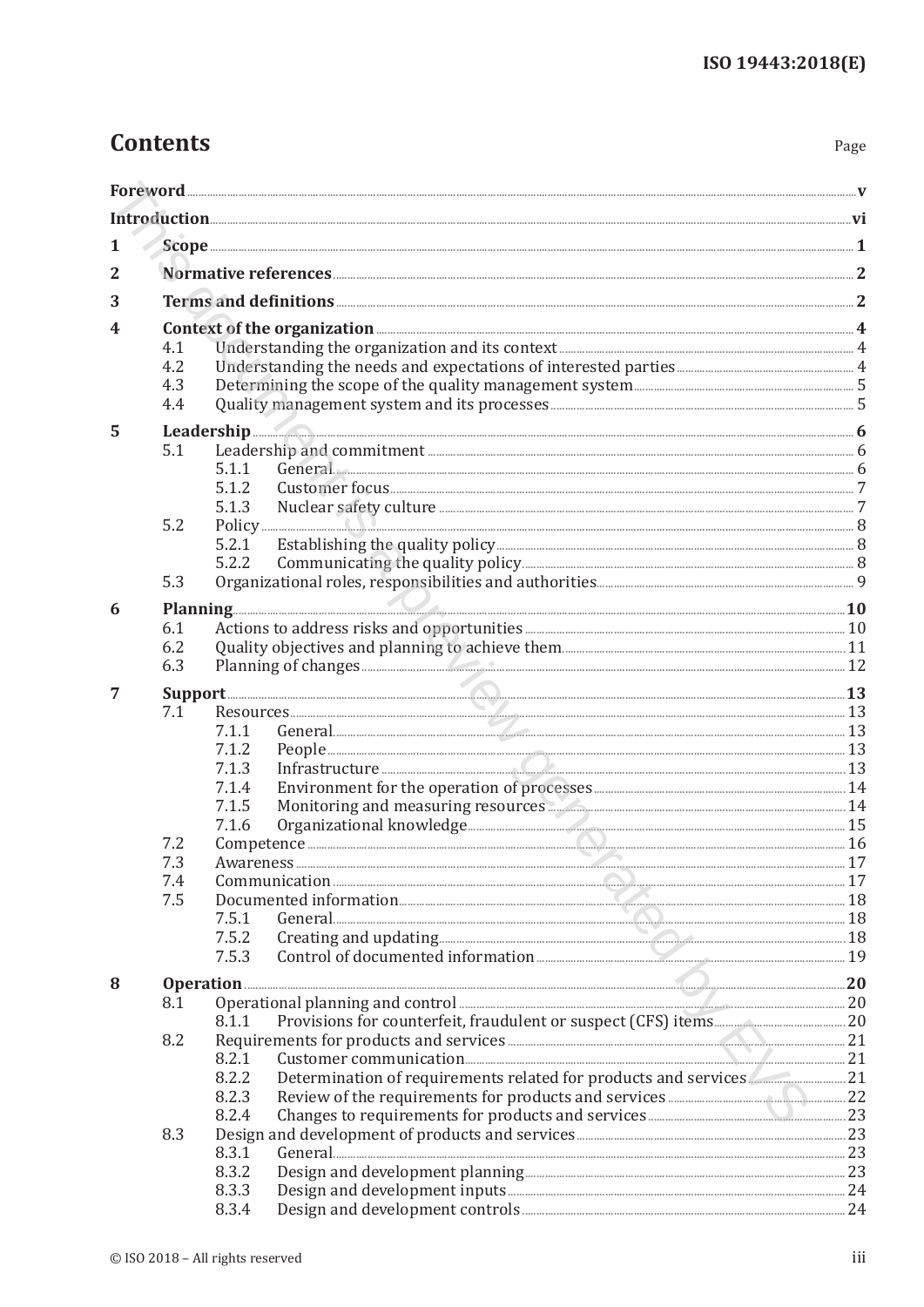|           |                  | 8.3.5                                                                          |  |
|-----------|------------------|--------------------------------------------------------------------------------|--|
|           |                  | 8.3.6                                                                          |  |
|           | 8.4 <sub>1</sub> |                                                                                |  |
|           |                  | General 27<br>8.4.1                                                            |  |
|           |                  | 8.4.2                                                                          |  |
|           |                  | 8.4.3                                                                          |  |
|           | 8.5              |                                                                                |  |
|           |                  | 8.5.1                                                                          |  |
|           |                  | 8.5.2                                                                          |  |
|           |                  |                                                                                |  |
|           |                  | 8.5.3                                                                          |  |
|           |                  | 8.5.4                                                                          |  |
|           |                  | 8.5.5                                                                          |  |
|           |                  | 8.5.6                                                                          |  |
|           | 8.6              |                                                                                |  |
|           | 8.7              |                                                                                |  |
| 9         |                  | Performance evaluation                                                         |  |
|           | 9.1              |                                                                                |  |
|           |                  | 9.1.1                                                                          |  |
|           |                  | General 36                                                                     |  |
|           |                  | 9.1.2                                                                          |  |
|           |                  | 9.1.3                                                                          |  |
|           | 9.2              |                                                                                |  |
|           | 9.3              |                                                                                |  |
|           |                  | General 29<br>9.3.1                                                            |  |
|           |                  | 9.3.2                                                                          |  |
| <b>10</b> |                  | Improvement 40                                                                 |  |
|           | 10.1             |                                                                                |  |
|           |                  |                                                                                |  |
|           | 10.2             | Nonconformity and corrective action <b>All and Convention Convention</b> 21 A1 |  |
|           | 10.3             |                                                                                |  |
|           |                  |                                                                                |  |
|           |                  | LOS                                                                            |  |
|           |                  | $\odot$ ICO 2010 All $\ddot{o}$ is $\ddot{o}$                                  |  |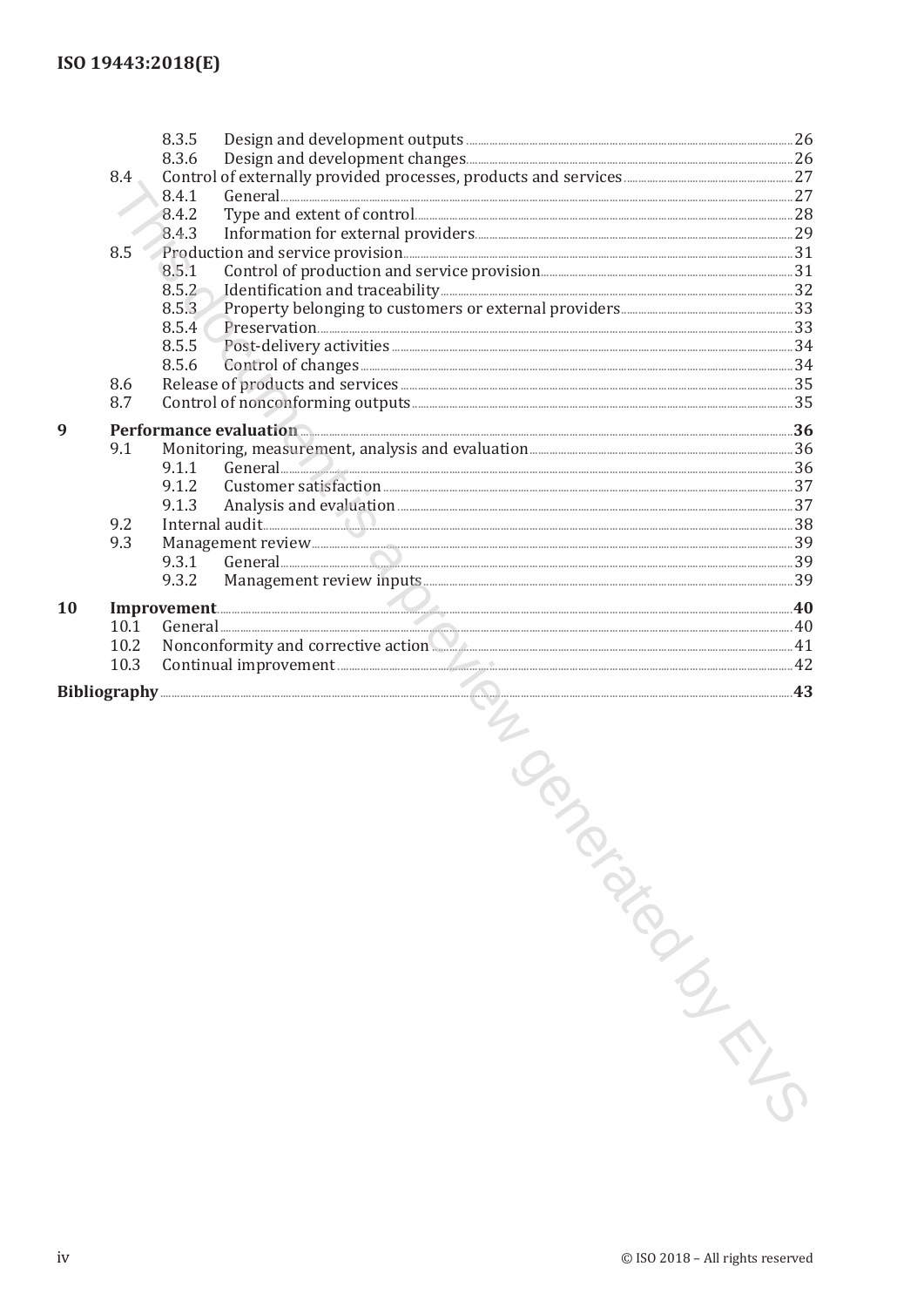## <span id="page-4-0"></span>**Foreword**

ISO (the International Organization for Standardization) is a worldwide federation of national standards bodies (ISO member bodies). The work of preparing International Standards is normally carried out through ISO technical committees. Each member body interested in a subject for which a technical committee has been established has the right to be represented on that committee. International organizations, governmental and non-governmental, in liaison with ISO, also take part in the work. ISO collaborates closely with the International Electrotechnical Commission (IEC) on all matters of electrotechnical standardization.

The procedures used to develop this document and those intended for its further maintenance are described in the ISO/IEC Directives, Part 1. In particular the different approval criteria needed for the different types of ISO documents should be noted. This document was drafted in accordance with the editorial rules of the ISO/IEC Directives, Part 2 (see www.iso.org/directives).

Attention is drawn to the possibility that some of the elements of this document may be the subject of patent rights. ISO shall not be held responsible for identifying any or all such patent rights. Details of any patent rights identified during the development of the document will be in the Introduction and/or on the ISO list of patent declarations received (see www.iso.org/patents).

Any trade name used in this document is information given for the convenience of users and does not constitute an endorsement.

For an explanation on the voluntary nature of standards, the meaning of ISO specific terms and expressions related to conformity assessment, as well as information about ISO's adherence to the World Trade Organization (WTO) principles in the Technical Barriers to Trade (TBT) see the following URL: www.iso.org/iso/foreword.html.

This document was prepared by Technical Committee ISO/TC 85, *Nuclear energy, nuclear technologies, and radiological protection*.

thee is.<br>Conditions are described by EVS and the CVS review of EVS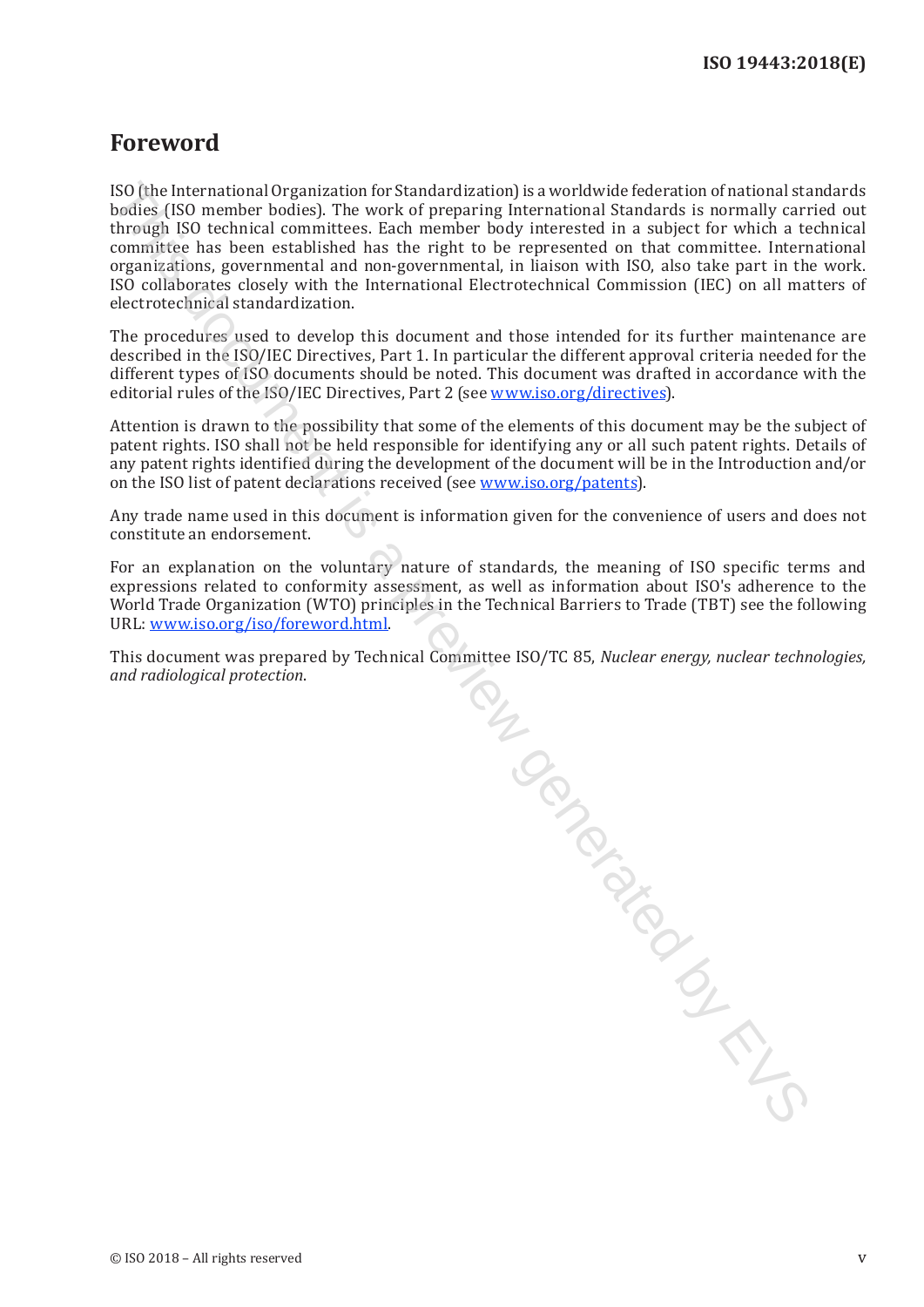# <span id="page-5-0"></span>**Introduction**

ISO collaborates closely with the International Atomic Energy Agency (IAEA). The IAEA establishes standards for safety for use by its member states in the framework of national regulations. ISO standards in the field of nuclear safety are complementary technical documents.

In this document, the text reproduced from ISO 9001:2015 is placed in boxes, in order to distinguish it from the sector-specific requirements for nuclear safety given for each clause. It is understood that the requirements of each clause include requirements for nuclear safety. Whenever the ISO 9001:2015 text refers to "this International Standard", this applies to this document, including the text outside the boxes. Inholates closely with the International Atomic Fraegy Agency (IAFA). The IAFA established is closed by the fraeform of the state of the state of the state of the state of the state of the state of the state of the frae st

Informative annexes referenced in ISO 9001:2015 are not included in this document.

### **0.1 General**

### **ISO 9001:2015, Quality management systems — Requirements**

### **0.1 General**

The adoption of a quality management system is a strategic decision for an organization that can help to improve its overall performance and provide a sound basis for sustainable development initiatives.

The potential benefits to an organization of implementing a quality management system based on this International Standard are:

- a) the ability to consistently provide products and services that meet customer and applicable statutory and regulatory requirements;
- b) facilitating opportunities to enhance customer satisfaction;
- c) addressing risks and opportunities associated with its context and objectives;
- d) the ability to demonstrate conformity to specified quality management system requirements.

This International Standard can be used by internal and external parties.

It is not the intent of this International Standard to imply the need for:

- uniformity in the structure of different quality management systems;
- alignment of documentation to the clause structure of this International Standard;
- the use of the specific terminology of this International Standard within the organization.

The quality management system requirements specified in this International Standard are complementary to requirements for products and services.

This International Standard employs the process approach, which incorporates the Plan-Do-Check-Act (PDCA) cycle and risk-based thinking.

The process approach enables an organization to plan its processes and their interactions.

The PDCA cycle enables an organization to ensure that its processes are adequately resourced and managed, and that opportunities for improvement are identified and acted on.

Risk-based thinking enables an organization to determine the factors that could cause its processes and its quality management system to deviate from the planned results, to put in place preventive controls to minimize negative effects and to make maximum use of opportunities as they arise (see Clause A.4).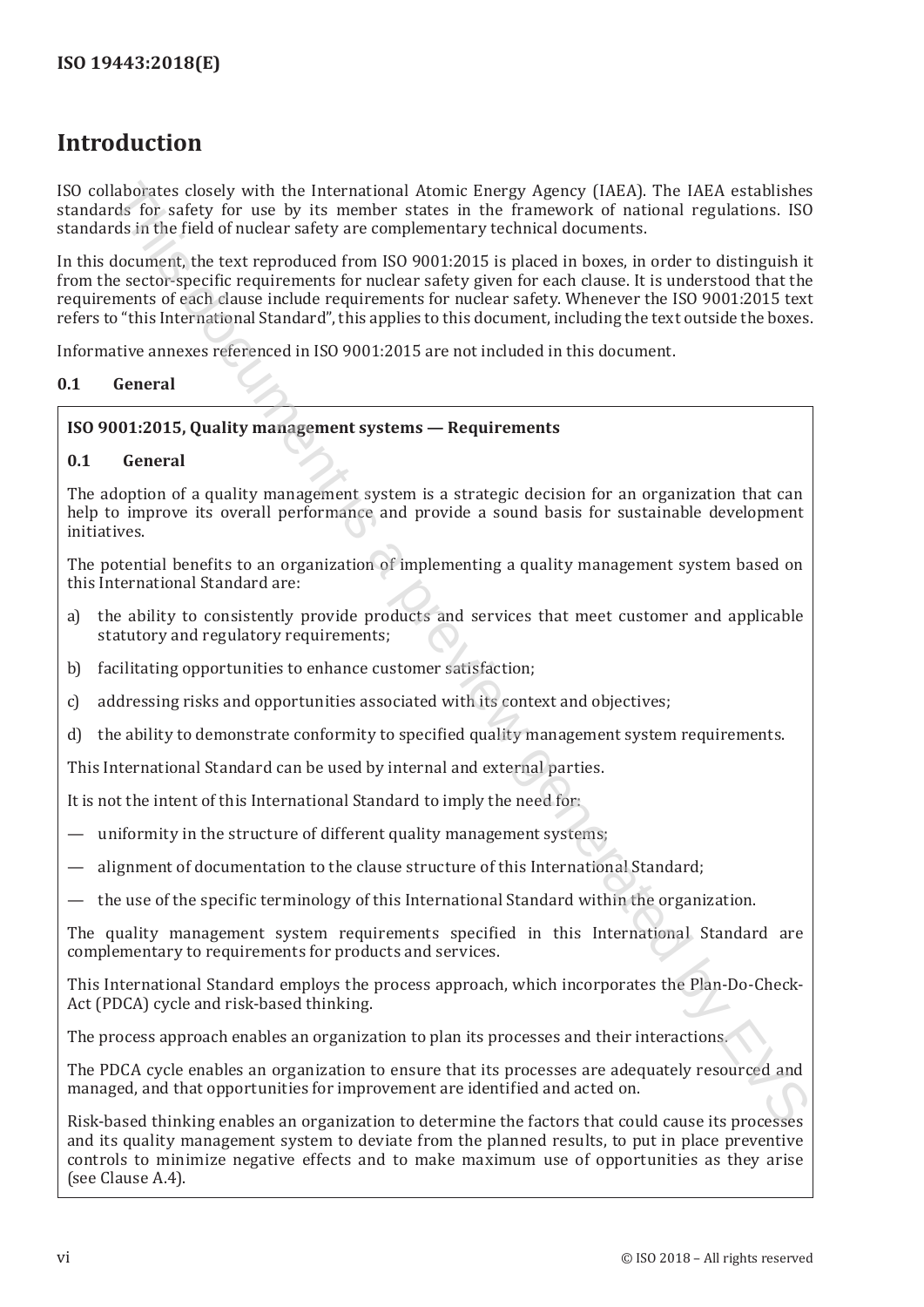Consistently meeting requirements and addressing future needs and expectations poses a challenge for organizations in an increasingly dynamic and complex environment. To achieve this objective, the organization might find it necessary to adopt various forms of improvement in addition to correction and continual improvement, such as breakthrough change, innovation and re-organization.

In this International Standard, the following verbal forms are used:

- "shall" indicates a requirement;
- "should" indicates a recommendation;
- "may" indicates a permission;
- "can" indicates a possibility or a capability.

Information marked as "NOTE" is for guidance in understanding or clarifying the associated requirement.

### **0.2 Quality management principles**

### **ISO 9001:2015, Quality management systems — Requirements**

### **0.2 Quality management principles**

This International Standard is based on the quality management principles described in ISO 9000. The descriptions include a statement of each principle, a rationale of why the principle is important for the organization, some examples of benefits associated with the principle and examples of typical actions to improve the organization's performance when applying the principle. Tring the Review Contract of Contract of Contract of Contract of Contract of Contract of Contract of Contract of Contract of Contract of Contract of Contract of Contract of Contract of Contract of Contract of Contract of C

The quality management principles are:

- customer focus;
- leadership;
- engagement of people;
- process approach;
- improvement;
- evidence-based decision making;
- relationship management.

The following also apply:

- nuclear safety culture;
- determination of ITNS items and activites;
- graded approach to the application of quality requirements.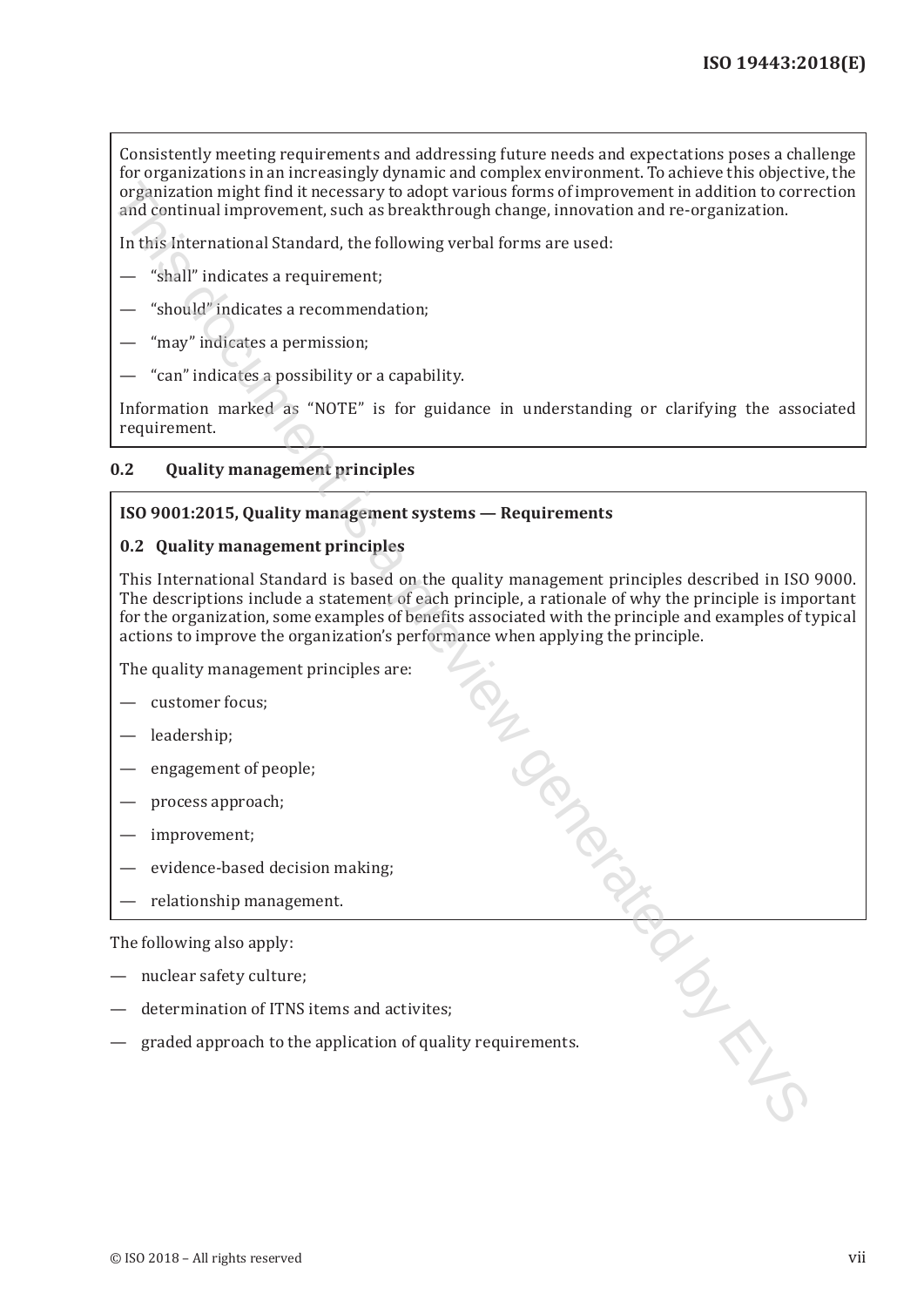### **0.3 Process approach**

### **0.3.1 General**

### **ISO 9001:2015, Quality management systems — Requirements**

### **0.3 P**r**ocess approach**

### **0.3.1 General**

This International Standard promotes the adoption of a process approach when developing, implementing and improving the effectiveness of a quality management system, to enhance customer satisfaction by meeting customer requirements. Specific requirements considered essential to the adoption of a process approach are included in 4.4.

Understanding and managing interrelated processes as a system contributes to the organization's effectiveness and efficiency in achieving its intended results. This approach enables the organization to control the interrelationships and interdependencies among the processes of the system, so that the overall performance of the organization can be enhanced.

The process approach involves the systematic definition and management of processes, and their interactions, so as to achieve the intended results in accordance with the quality policy and strategic direction of the organization. Management of the processes and the system as a whole can be achieved using the PDCA cycle (see 0.3.2) with an overall focus on risk-based thinking (see 0.3.3) aimed at taking advantage of opportunities and preventing undesirable results.

The application of the process approach in a quality management system enables:

- a) understanding and consistency in meeting requirements;
- b) the consideration of processes in terms of added value;
- c) the achievement of effective process performance;
- d) improvement of processes based on evaluation of data and information.

[Figure](#page-8-0) 1 gives a schematic representation of any process and shows the interaction of its elements. The monitoring and measuring checkpoints, which are necessary for control, are specific to each process and will vary depending on the related risks. Previl is a previous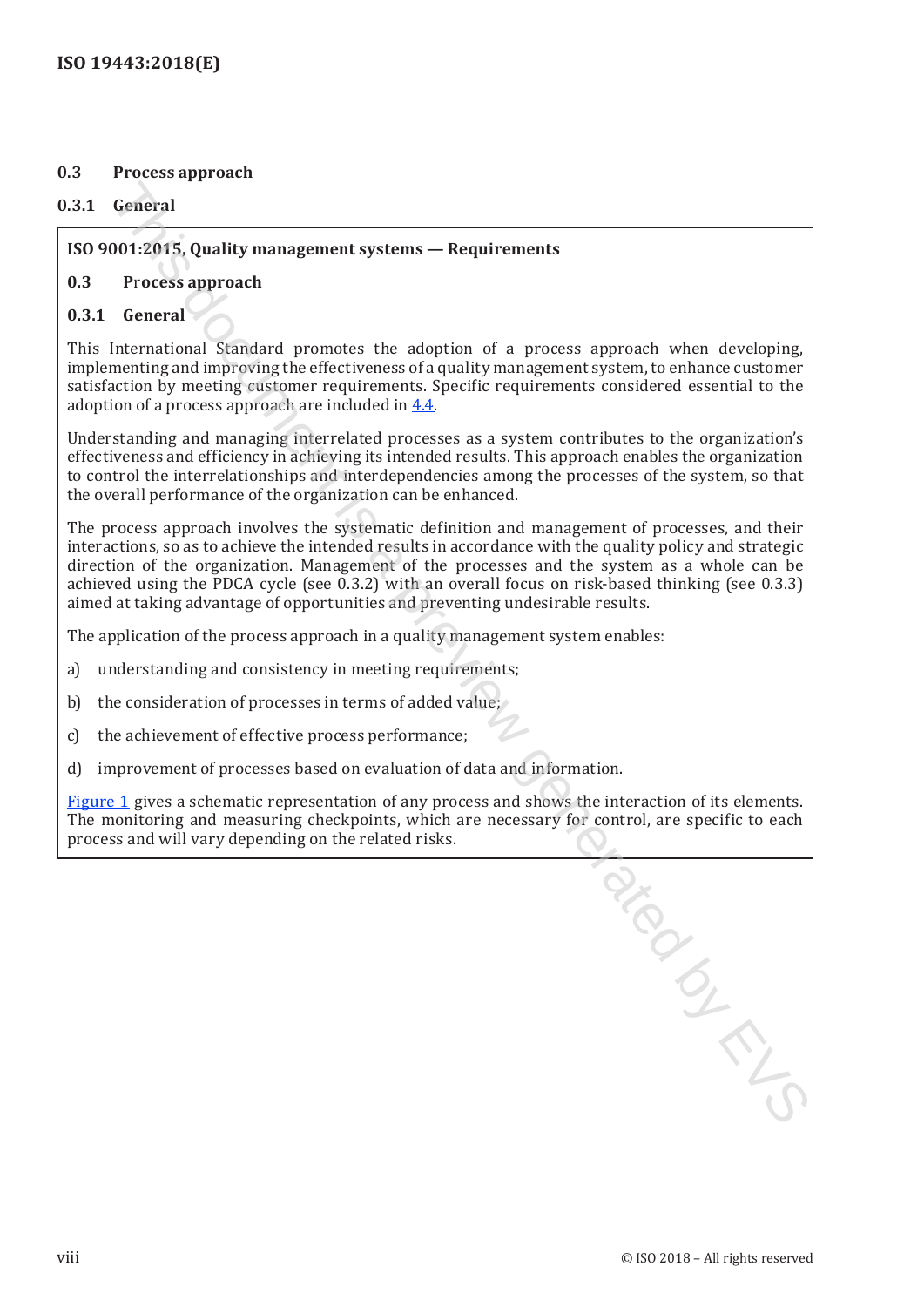

<span id="page-8-0"></span>**Figure 1 — Schematic representation of the elements of a single process**

This document is a preview generated by EVS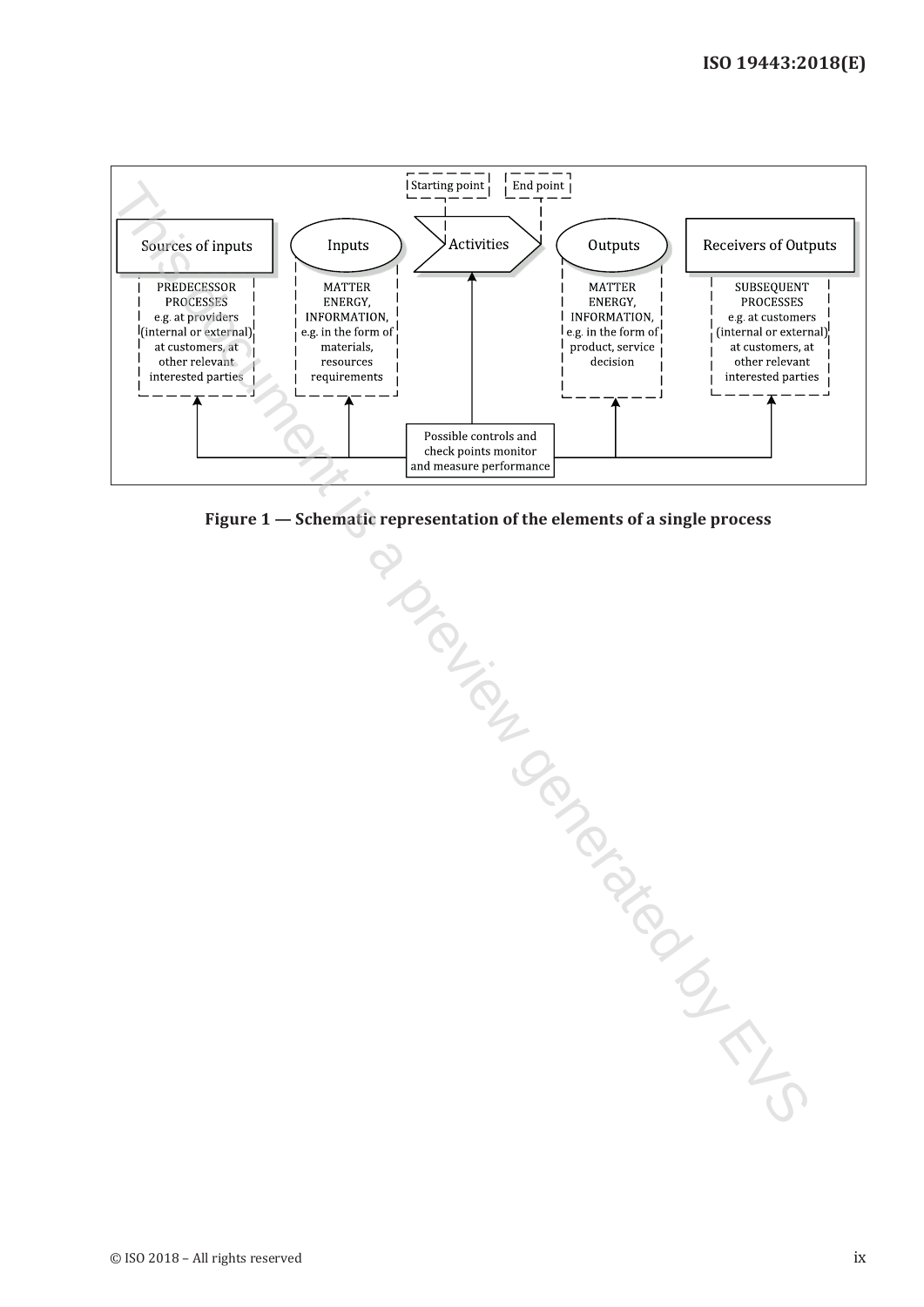### **0.3.2 Plan-Do-Check-Act cycle**

### **ISO 9001:2015, Quality management systems — Requirements**

### **0.3.2 Plan-Do-Check-Act cycle**

The PDCA cycle can be applied to all processes and to the quality management system as a whole. Figure 2 illustrates how Clauses 4 to 10 can be grouped in relation to the PDCA cycle.



The PDCA cycle can be briefly described as follows:

- **Plan**: establish the objectives of the system and its processes, and the resources needed to deliver results in accordance with customers' requirements and the organization's policies, and identify and address risks and opportunities;
- **Do**: implement what was planned;
- **Check**: monitor and (where applicable) measure processes and the resulting products and services against policies, objectives, requirements and planned activities, and report the results;
- Act: take actions to improve performance, as necessary.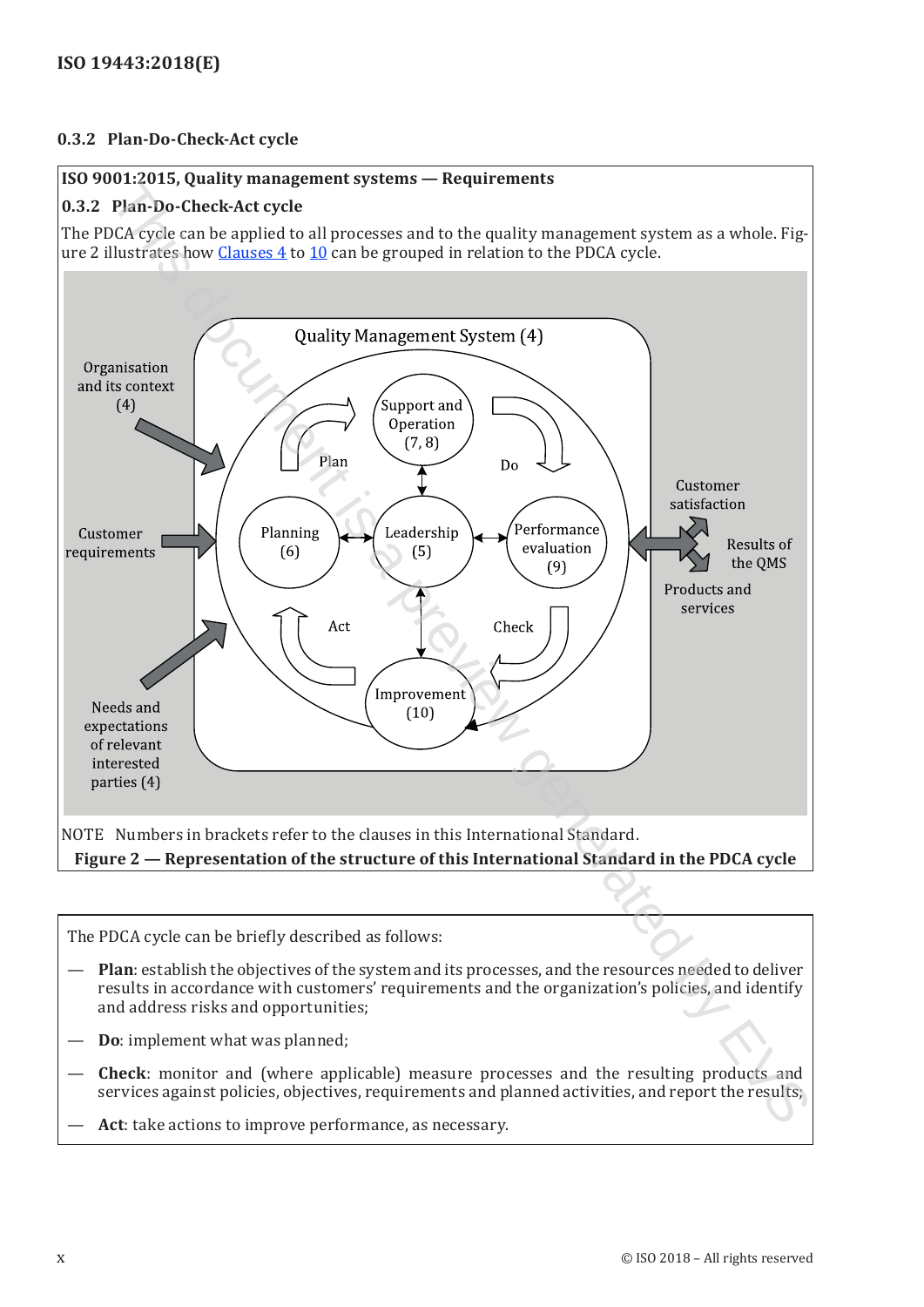### **0.3.3 Risk-based thinking**

### **ISO 9001:2015, Quality management systems — Requirements**

### **0.3.3 Risk-based thinking**

Risk-based thinking (see Clause A.4) is essential for achieving an effective quality management system. The concept of risk-based thinking has been implicit in previous editions of this International Standard including, for example, carrying out preventive action to eliminate potential nonconformities, analysing any nonconformity that do occur, and taking action to prevent recurrence that is appropriate for the effects of the nonconformity.

To conform to the requirements of this International Standard, an organization needs to plan and implement actions to address risks and opportunities. Addressing both risks and opportunities establishes a basis for increasing the effectiveness of the quality management system, achieving improved results and preventing negative effects.

Opportunities can arise as a result of a situation favourable to achieving an intended result, for example, a set of circumstances that allow the organization to attract customers, develop new products and services, reduce waste or improve productivity. Actions to address opportunities can also include consideration of associated risks. Risk is the effect of uncertainty and any such uncertainty can have positive or negative effects. A positive deviation arising from a risk can provide an opportunity, but not all positive effects of risk result in opportunities.

Suis donne is a previou by EVS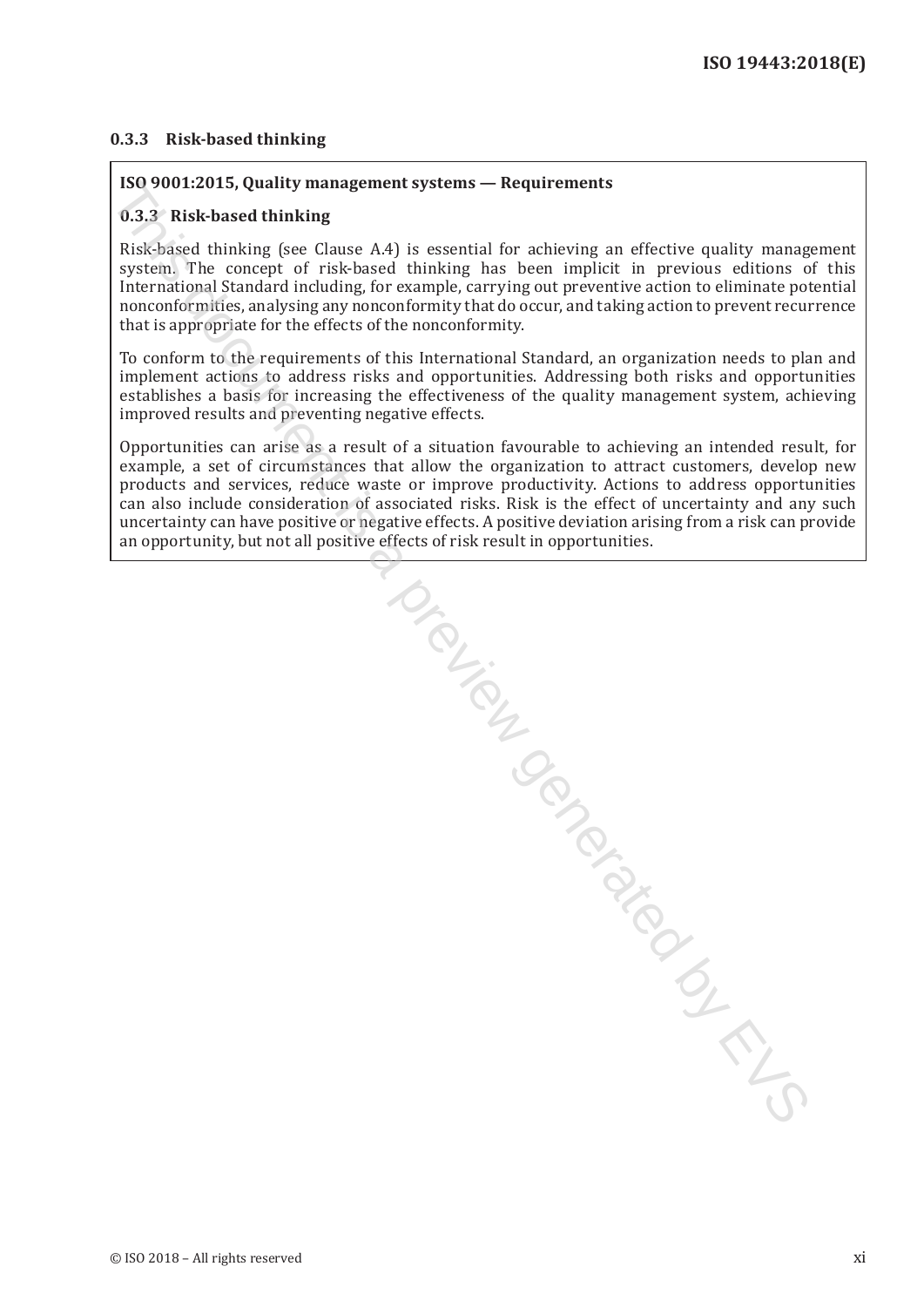### **0.4 Relationship with other management system standards**

### **ISO 9001:2015, Quality management systems — Requirements**

### **0.4 Relationship with other management system standards**

This International Standard applies the framework developed by ISO to improve alignment among its International Standards for management systems (see Clause A.1).

This International Standard enables an organization to use the process approach, coupled with the PDCA cycle and risk-based thinking, to align or integrate its quality management system with the requirements of other management system standards.

This International Standard relates to ISO 9000 and ISO 9004 as follows:

- ISO 9000, *Quality management systems Fundamentals and vocabulary* provides essential background for the proper understanding and implementation of this International Standard;
- ISO 9004, *Managing for the sustained success of an organization A quality management approach* provides guidance for organizations that choose to progress beyond the requirements of this International Standard.

Annex B provides details of other International Standards on quality management and quality management systems that have been developed by ISO/TC 176.

This International Standard does not include requirements specific to other management systems, such as those for environmental management, occupational health and safety management, security management, nuclear accounting and control or financial management.

Sector-specific quality management system standards based on the requirements of this International Standard have been developed for a number of sectors. Some of these standards specify additional quality management system requirements, while others are limited to providing guidance to the application of this International Standard within the particular sector. 001:2015, Quality management systems — Requirements<br>claationship with other management systems — Requirements<br>rational Scalar or and Constant of the framework developed by ISO to improve alignment among<br>terrational Scalard

A matrix showing the correlation between the clauses of this edition of this International Standard and the previous edition (ISO 9001:2008) can be found on the ISO/TC 176/SC 2 open access web site at: www.iso.org/tc176/sc02/public.

Management system requirements specific to security management, and nuclear material accounting<br>and control are not addressed in this International Standard. and control are not addressed in this International Standard.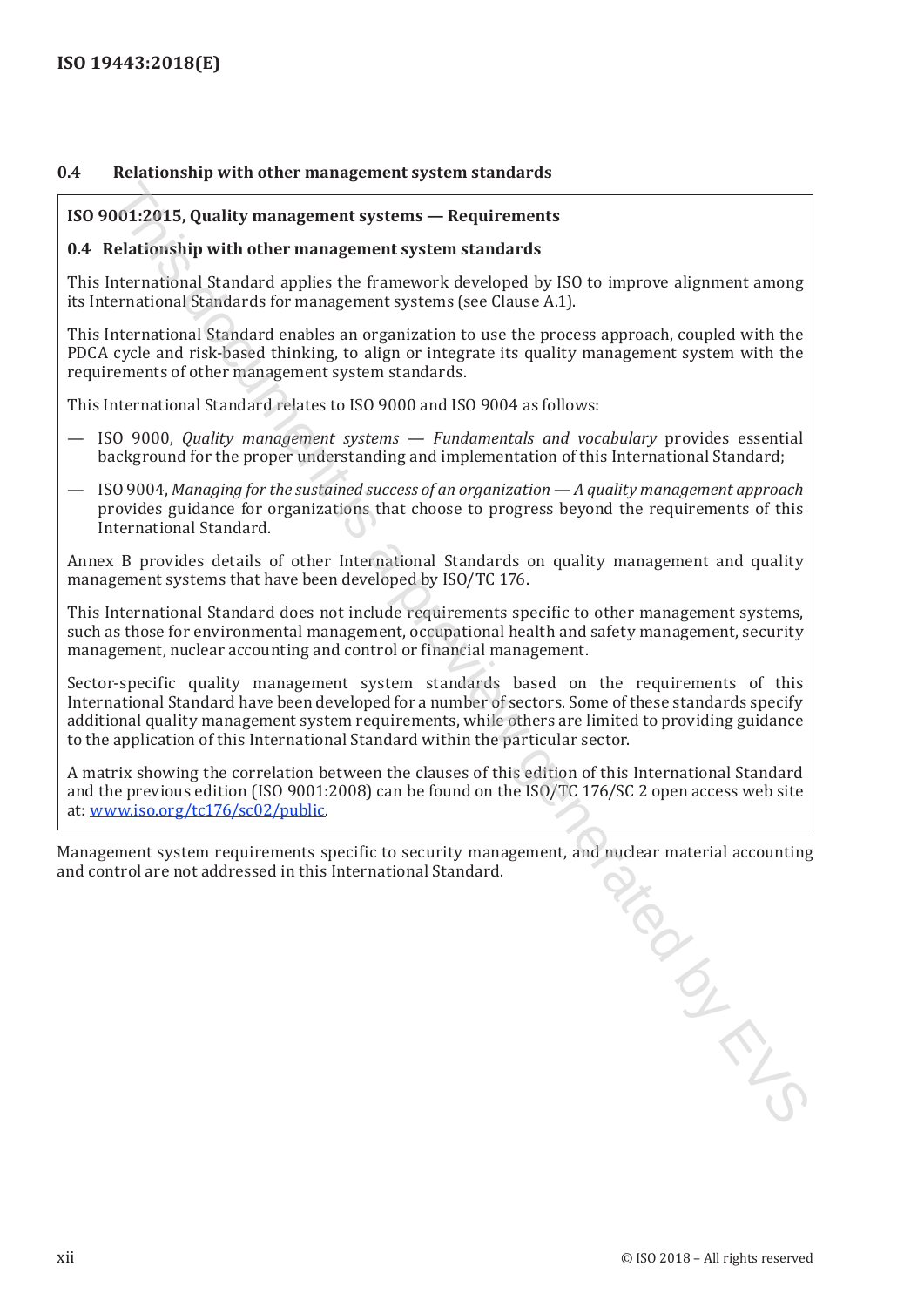# <span id="page-12-0"></span>**Quality management systems — Specific requirements for the application of ISO 9001:2015 by organizations in the supply chain of the nuclear energy sector supplying products and services important to nuclear safety (ITNS) Quality management systems — Specific requirements for the application of ISO 9001:2015, by organizations in Solicity and Services in the supply chain of the nuclear energy sector supplying products and services importan**

### **1 Scope**

### **ISO 9001:2015, Quality management systems — Requirements**

### **1 Scope**

This International Standard specifies requirements for a quality management system when an organization:

- a) needs to demonstrate its ability to consistently provide products and services that meet customer and applicable statutory and regulatory requirements, and
- b) aims to enhance customer satisfaction through the effective application of the system, including processes for improvement of the system and the assurance of conformity to customer and applicable statutory and regulatory requirements.

All the requirements of this International Standard are generic and are intended to be applicable to any organization, regardless of its type or size, or the products and services it provides.

NOTE 1 In this International Standard, the terms "product" or "service" only apply to products and services intended for, or required by, a customer.

NOTE 2 Statutory and regulatory requirements can be expressed as legal requirements.

This International Standard applies to organizations supplying ITNS products or services.

Application of this standard to organizations performing activities on a licensed nuclear site is subject to prior agreement by the Licensee.

Requirements specified in this International Standard are complementary (not alternative) to customer and applicable statutory and regulatory requirements.